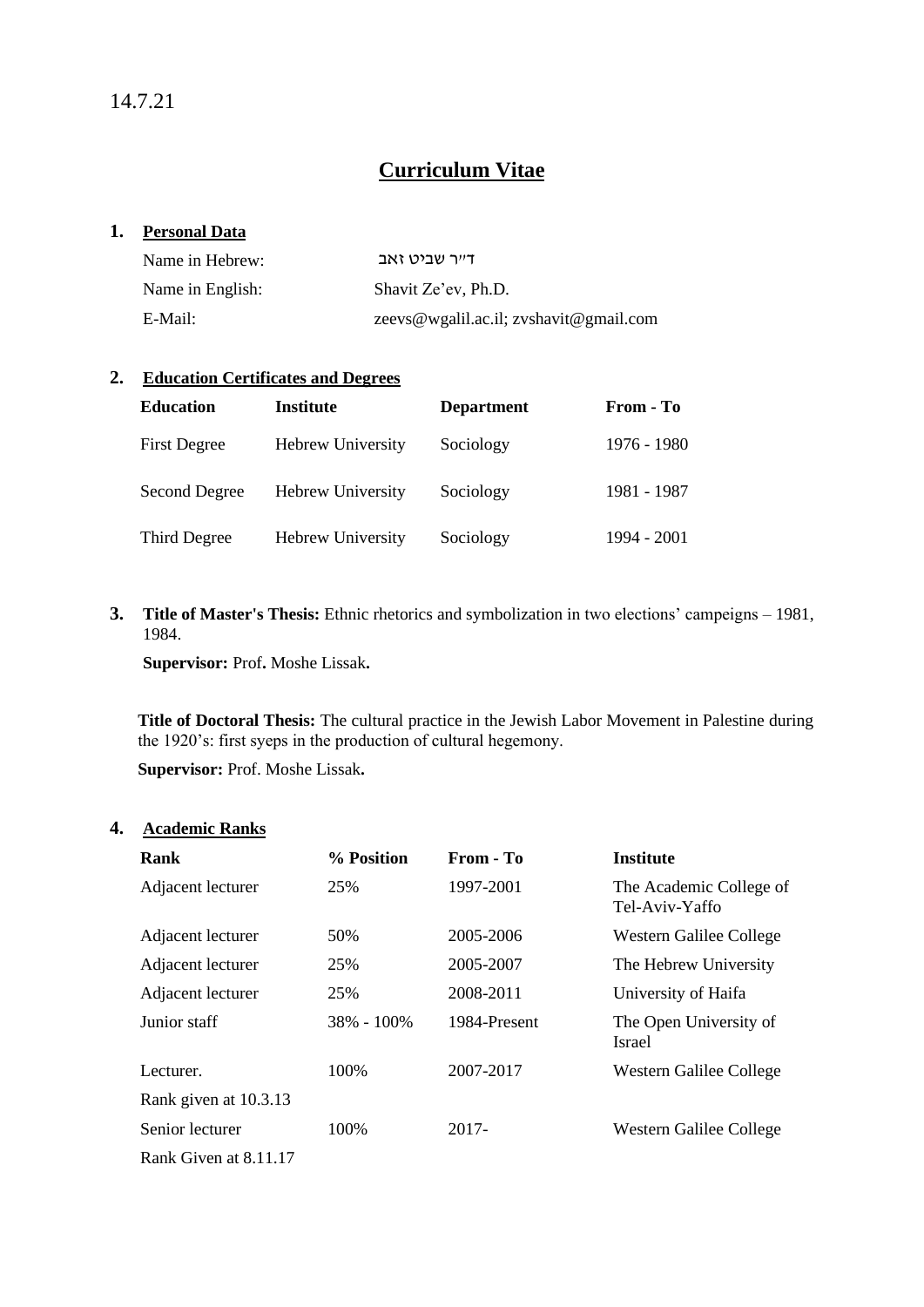### **5. Grants and Awards**

| Year | Name of Grant/Award                                                                |
|------|------------------------------------------------------------------------------------|
| 2003 | Rabin Center for the Study of Israel; distinction prize for Ph. D.<br>dissertation |

### **6. Research Grants**

| <b>From-To</b> | <b>Funding Agency</b>                     | <b>Title of</b><br><b>Research</b>                                          | Amount     | <b>Names of Research</b><br><b>Partners</b> |
|----------------|-------------------------------------------|-----------------------------------------------------------------------------|------------|---------------------------------------------|
| 1995           | Asseo Foundation                          | Ph.D Thesis                                                                 | 6,000 NIS  | None                                        |
| 2000           | The Open University                       | Ph. D. Thesis                                                               | 6,000 NIS  | None                                        |
| $2014 - 2015$  | The Open University<br>research authority | Private<br>dwelling houses<br>among the Arab<br>Sector in Israel<br>(pilot) | 40,000 NIS | Dr. Mohammad<br>Massalha                    |

# **7. Active Participation in Conferences**

| <b>Date</b> | Name of<br><b>Conference</b>                                              | <b>Place of</b><br><b>Conference</b>                                     | Subject of<br>Conference/                                                                                                | Role                            |
|-------------|---------------------------------------------------------------------------|--------------------------------------------------------------------------|--------------------------------------------------------------------------------------------------------------------------|---------------------------------|
| 2002        | Orientalism<br>and Education                                              | Ben-Gurion<br>University                                                 | Codes of<br>orientalism in<br>Israeli society                                                                            | Presenting a<br>paper           |
| 2008        | Contested<br>landscapes                                                   | Shenkar -<br>Engineering.<br>Design. Art.                                | Hikes and<br>homeland studies<br>as means of<br>constructing a<br>sense of place<br>among<br>immigrants in the<br>1920's | Presenting a<br>paper           |
| 2010        | The Galilee -<br>a multi-<br>cultural space                               | Oranim<br>Academic college<br>of education                               | Higher education<br>institutions in the<br>Galilee as trust<br>spaces?                                                   | Presenting a<br>paper           |
| 2010        | The annual<br>conference of<br>the Israeli<br>sociological<br>association | <b>Western Galilee</b><br>College                                        | The return of the<br>rural place?                                                                                        | Chair of panel.<br>Presenting a |
|             |                                                                           |                                                                          | (See also C-2, D-<br>10)                                                                                                 | paper                           |
| 2013        | Touring<br>consumption<br>2013                                            | Karlshochschule<br>International<br>University,<br>Karlsruhe,<br>Germany | The Bourgeois<br>Construction of<br>the Rural - an<br>Israeli case.                                                      | Presenting a<br>paper           |
|             |                                                                           |                                                                          | (See also C-2, D-                                                                                                        |                                 |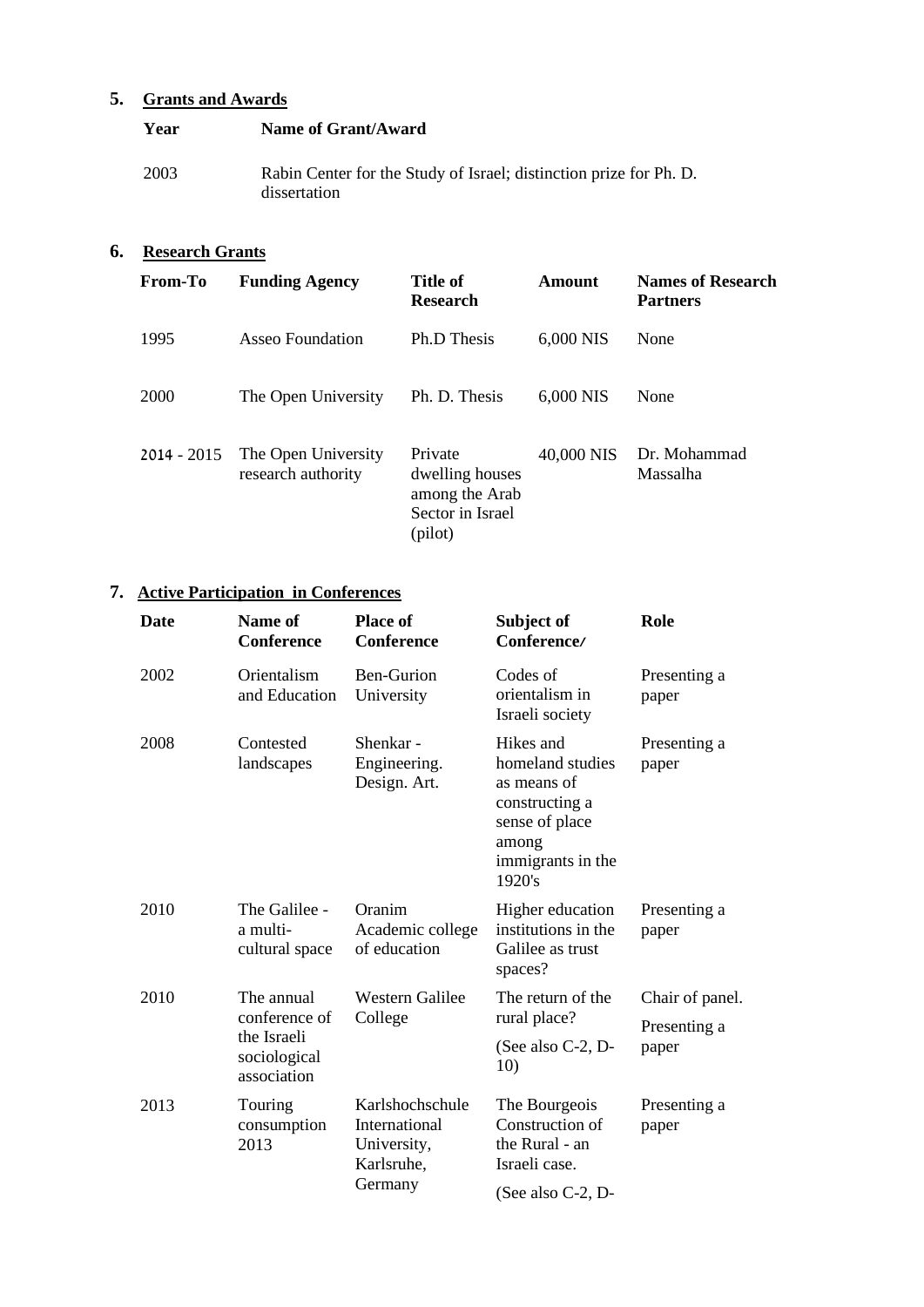| Date | Name of<br><b>Conference</b>                                               | <b>Place of</b><br><b>Conference</b> | Subject of<br>Conference/                                                                          | Role                  |
|------|----------------------------------------------------------------------------|--------------------------------------|----------------------------------------------------------------------------------------------------|-----------------------|
|      |                                                                            |                                      | 10)                                                                                                |                       |
| 2014 | The Annual<br>Conference of<br>The Royal<br>Geographical<br>Society        | London                               | The<br>commercializing<br>desert: place<br>images and<br>collective identity<br>in Israel          | Presenting a<br>paper |
| 2016 | The 13th<br>International<br>Conference on<br>Urban History<br>(EAUH 2016) | Helsinky                             | Mosaic Art in<br>Modern Israel and<br>the Construction<br>of a Sense of<br>Place(See also J-<br>1) | Presenting a<br>paper |
| 2018 | The Annual<br>Conference of<br>The Royal<br>Geographical<br>Society        | Cardiff                              | landscape<br>Intervention and<br>the Construction<br>of Narrative and<br><b>Sense of Place</b>     | Presenting a<br>paper |

### **8. Organization of Scientific Conferences**

| Date | Name of<br><b>Conference</b>                                              | <b>Place of</b><br><b>Conference</b> | Subject of<br>Conference/                                                           | Role               |
|------|---------------------------------------------------------------------------|--------------------------------------|-------------------------------------------------------------------------------------|--------------------|
| 2008 | Mixed towns<br>in Israel -<br>Following the<br>2008 Acre<br>events        | Western<br>Galilee<br>College        | Mixed towns in<br>Israel                                                            | Co-<br>organizer   |
| 2010 | The annual<br>conference of<br>the Israeli<br>sociological<br>association | Western<br>Galilee<br>College        | The hierarchy in<br>world sociology<br>and Israeli<br>sociology's position<br>in it | $Co-$<br>organizer |
| 2015 | The relations<br>of Jews-<br>Arabs-state                                  | Western<br>Galilee<br>College        | The relations of<br>Jews-Arabs-state                                                | Co-<br>Organizer   |

# **9. Positions Held**

| From-To   | <b>Institute</b>                          | <b>Position</b>   | % Position |
|-----------|-------------------------------------------|-------------------|------------|
| 1997-2001 | The Academic College of<br>Tel-Aviv-Yaffo | Adjacent lecturer | 25%        |
| 2005-2006 | Western Galilee College                   | Adjacent lecturer | 50%        |
| 2005-2007 | The Hebrew University                     | Adjacent lecturer | 25%        |
| 2008-2011 | University of Haifa                       | Adjacent lecturer | 25%        |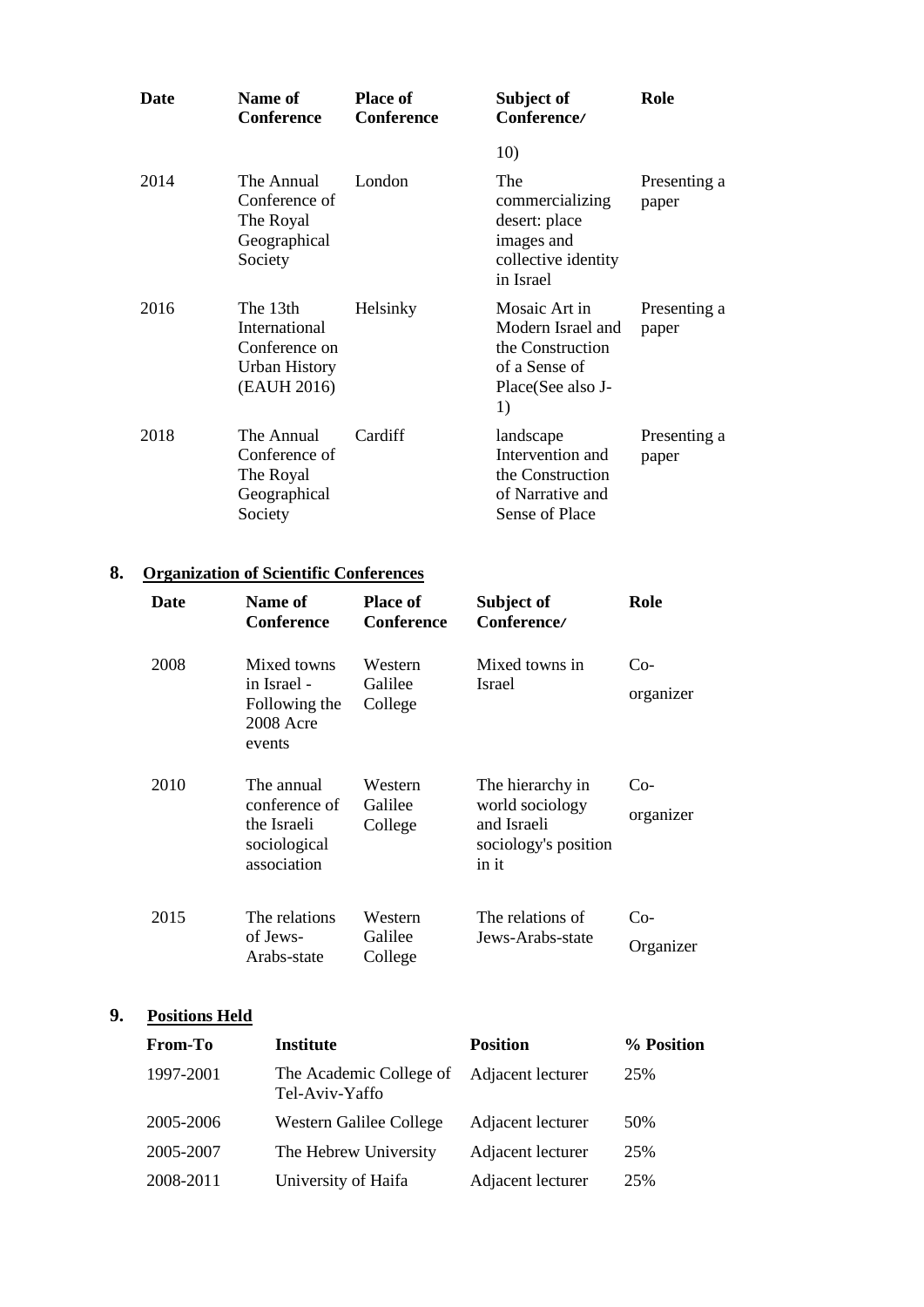| From-To      | <b>Institute</b>        | <b>Position</b>                   | % Position     |
|--------------|-------------------------|-----------------------------------|----------------|
| 1984-Present | The Open University     | Coourse co-<br>ordinator & writer | $38\% - 100\%$ |
|              | <b>Israel</b>           | of courses                        |                |
|              |                         | cou material                      |                |
| 2007-2017    | Western Galilee College | Lecturer                          | 100\%          |
|              |                         | Rank given at<br>10.3.13          |                |
| 2017-        | Western Galilee College | Senior lecturer                   | 100\%          |
|              |                         | Rank Given at<br>8.11.17          |                |

#### **10. Scientific Areas of Specialization**

Sociology and history of Israeli society. The social significances of space and place. Israeli ethnicity

#### **11. Miscellaneous**

2019 refereeing a manuscript of an anthology about Israeli society prepared in Ashkelon Academic College.

#### **12. Academic Profile**

#### **General**

The focus of interest in the early years of my career was mainly the study of ethnicity in Israel and issues of culture and identity - dealt with in my M.A. thesis and Ph. D. dissertation, respectively. Following the investigation of spatial socialization in the pre-state Jweish community of Palestine (within my Ph. D. dissertation), I developed an interest in the social construction of space in Israel as a dimension of its collective identity and culture. Most of my recent works, including those which are in process, are in this field. Having said that, I consider my interest in the social construction of space as a continuation of my interest in identity and culture in Israeli society. Put differently, since my first days as a researcher I have been dealing with the sociology and history of Israeli society, in aspects of ethnicity, identity, culture and sense of place. Theoretically speaking, my points of departure is the phenomenology of spatial experiemce of social subjects in light of the infliuence of hegemonic forces.

Methodologically, most of my works use qualitative methodology. In past works I specialized in content analysis of journalistic material (in my M.A. thesis), in archive work and content analysis of historical documents (in my doctoral dissertation), and in content analysis of web material (in my research on the bourgeois construction of the Galilee). In my recent works I am analyzing visual texts and in-depth interviews. Lately I also collaborated in two research projects that used quantitative methodology.

I accredit special importance to my partnership with Prof. Efraim Yaar in preparing the book "Trends in Israeli society". As far as I know parts of it are still used in courses about Israeli society in various academic institutions in Israel. Although it was prepared for the Open University it is not a text book but an anthology which contained 12 refereed original articles, four of which were written by Prof. Yaar and myself.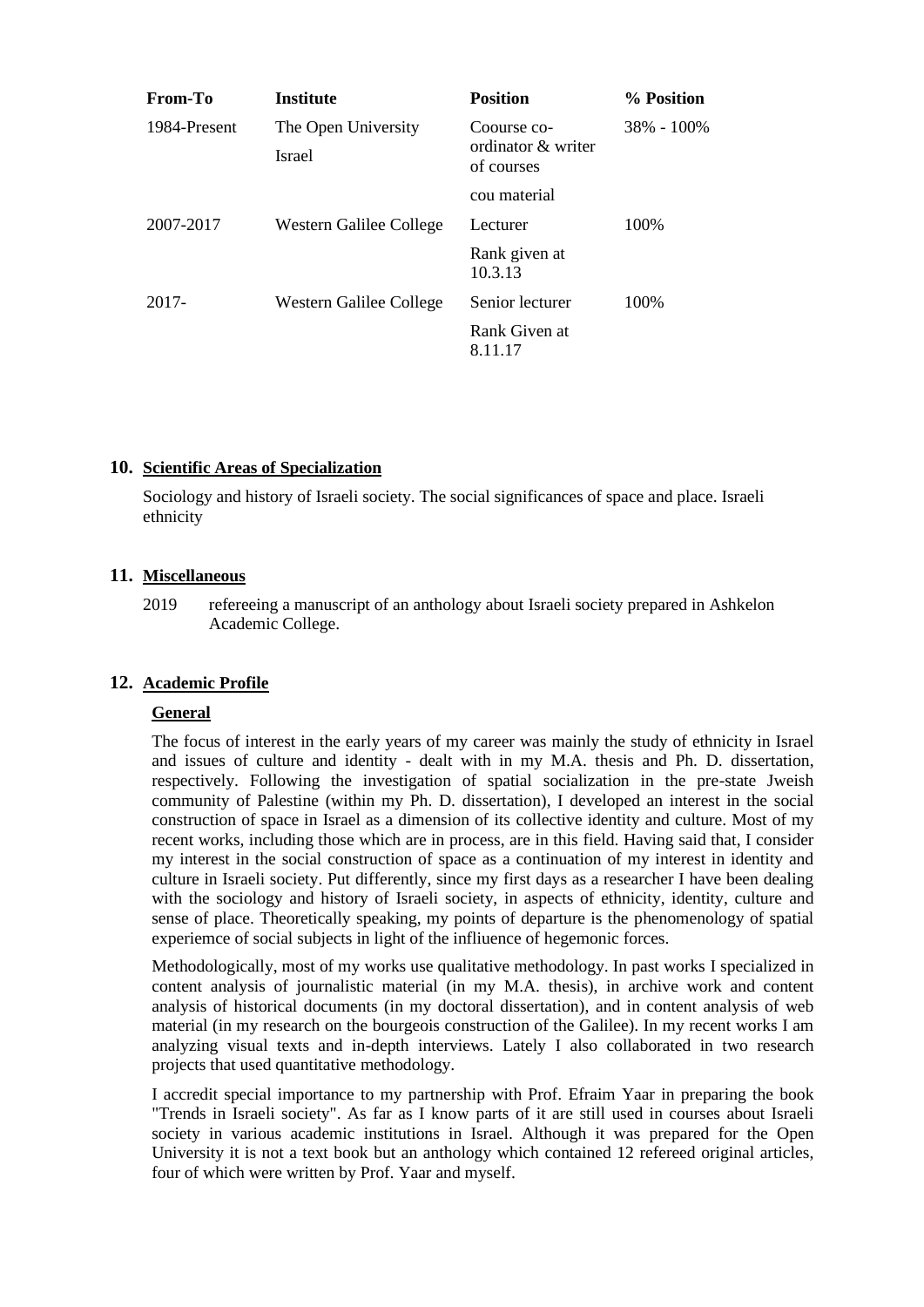Many years of work at the Open University as a tutor, course coordinator and writer of academic material, have formed my attitude towards academic teaching. The distinctive student population at the Open University (of which, thousands have studied my courses) made me understand the importance of teaching students who are the first generation to achieve academic education.

The Open University has served me as an excellent teaching school.

#### **Research interests**

**Ethnicity**. My M.A. thesis (which was a part of a larger research project about relations between ethnic groups in Israel and was led by prof. S.N. Eisenstadt an Prof. M. Lissak) examined the symbolic dimension of ethnic division in Israel through analysis of the rhetoric of two election campaigns, in 1981 and 1984. In my research I analyzed symbols of ethnicity which were in use by various participants of these two campaigns thus, presenting the Israeli ethnic division also as a part of the Israeli baggage of symbols. My thesis was published by the Jerusalem Institute.

My interest in Israeli ethnicity was tied to an interest in the *Ashkenazi* cultural hegemony, which led to the subject of my doctoral dissertation. Lately I returned to the investigation of ethnic division in Israel through a survey I conducted, together with Prof. Efraim Yaar about the cultural identity of Israelis and its translation into cultural conduct. This survey produced one joint paper about the concepts of Eastern culture, Western culture and Israeli culture, which is included in an anthology published by De Gruyter Publishing House.

**History of Israeli culture**. At the beginning of my M.A. studies I intended to write my thesis about the cultural policy in 1950s Israel. The more I read and thought about this subject I realized that a study about cultural history of Israel should start at the period in which the Labor Movement's cultural hegemony was built, and must be a larger project then an M.A. thesis.

In my doctoral dissertation (supervised by Prof. Moshe Lissak) I turned to this subject and focused on the 1920s, the period in which the Labor Movement became the dominant political player in the pre-state Jewish community in Palestine.

In the research I gathered and analyzed many documents of the time, which were connected to the cultural involvement of the workers' organization - the *Histadrut*. I used the Gramscian concept of hegemony, theoretical insights of the Birmingham Cultural Studies school, and theoretical insights of Pierre Bourdieu. I reviewed and analyzed the various cultural activities organized by the *Histadrut* and presented some cultural codes which were developed through these activities - Hebrewism, secular attachment to the Bible, sense of place, literacy and an attachment to Western culture are the most prominent. The contents of these codes formed an important body of cultural and symbolic capital and helped the Labor Movement to build itself as the hegemonic force in Israeli culture and society and as the central agent of the construction of collective Zionist identity. At the theoretical level my study contributed to the understanding of the production and operation of cultural capital.

One of the chapters in my dissertation dealt with homeland studies (*Yediat Haaretz*). As I mentioned above, this chapter had generated my interest in the sociology of space and place.

**Sociology of space and place**. My point of departure is that social space and sense of place are part of collective identity and of the baggage of symbols in a given society. In addition, following Bourdieu, I see sense of place as a symbolic capital, especially in the context of cultural and national identities, and as the symbolic phase of the Israeli-Palestinian conflict.

My work in this field has several focuses. One focus is the symbolic and cultural construction of the geographical territory of Israel as a national place. Here I investigated various practices through which Israeli 'place agents' acted to transform the Jewish immigrants 'from wandering devotees to local patriots' (as put by Benedict Anderson), and build their concrete spatial attachment. In this context I investigated also the spatial experiences of Jewish-Israelis, the ways they describe it and the meanings of such descriptions as markers of the construction of place and sense of place. Recently I completed a research project (in collaboration with Dr. Ido Liberman from the WGC sociology department) that compares and analyzed place experiences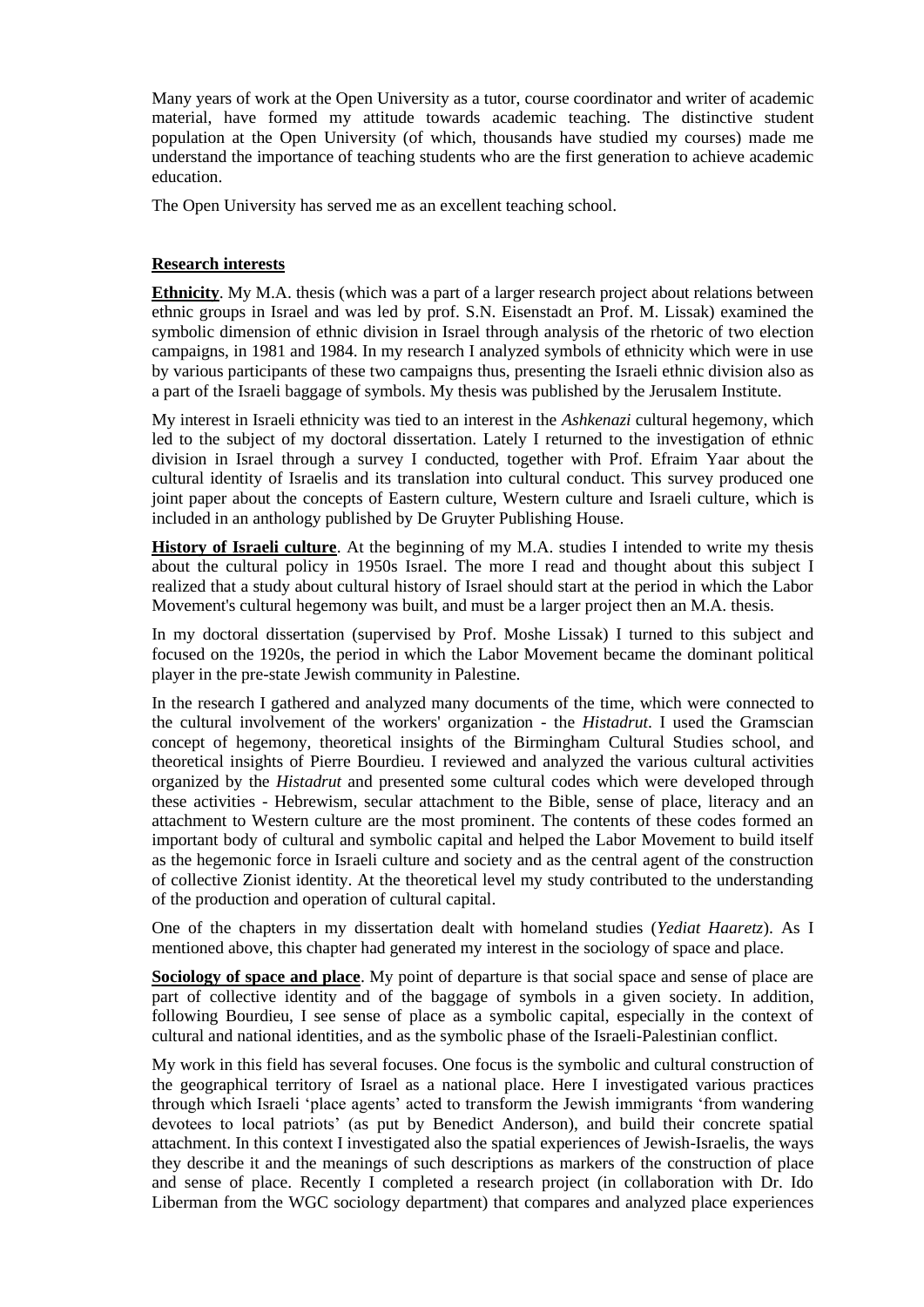and their descritions among religious and non-religious Jews. In this project each of us is writing his own paper and mine is already finished and is about to be submitted for publication. A larger research on this subject is now being prepared by Dr. Liberman and myself.

Another focus of my research about space and place involves the concepts of authenticity and indigeneity. Here I analyzed the desire of 'place agents' in Israel to construct an authentic narrative of the national place through an emphasis on a located national 'golden age', as a strategy of accumulating symbolic capital in the symbolic struggle with the Palestinians.

A third focus is the transformation of Jewish-Israeli sense of place that has been occuring in the last decades. This is a transformation from a highlight on spatial authenticity and efforts to emphasize indigeneity to a more global perspective of the place. Ths focus is manifested in two research projects – one about inner tourism in the Negev and the Galilee and one about the symbolic construction of the desert in Israely culture. Currently I am writing a more comprehensive article on this subject.

A relatively new focus of my work in this area is place-making among the Palestinian citizens of Israel. Research here is done in collaboration with Dr. Mohammad Massalha from the Open University and Sakhnin College. One pilot research dealt with the self-building of dwelling houses, which continues in spite of several difficulties. Currently we are preparing two research projects. One will deal with tours of Palestinians to the sites of ruined Palestinian locaities that were destroyed during the 1948 war and after it. The other project will deal with the growing Palestinian community in Haifa and the recent development in Palestinian urban culture there.

All my works that deal with aspects of place-work can be put on one line of interest, which has theoretical as well as empirical significance: The effort to understand the various characteristics of the construction of place and sense of place - as symbolic capital, as constructs that are subject to the operation of hegemonic forces, and as a factor in identity-work and in culturework. This holds a special interest in the case of Israel - a country in which two distinct populations struggle over the social construction of the same geographical space as their national place. The difference between the two populations is significant: one is an immigrantsettler population striving to re-invent its sense of place and gain symbolic capital; the other is a ruled indigenous population suffering from continuous spatial deprivation but enjoying the symbolic capital of indigeneity.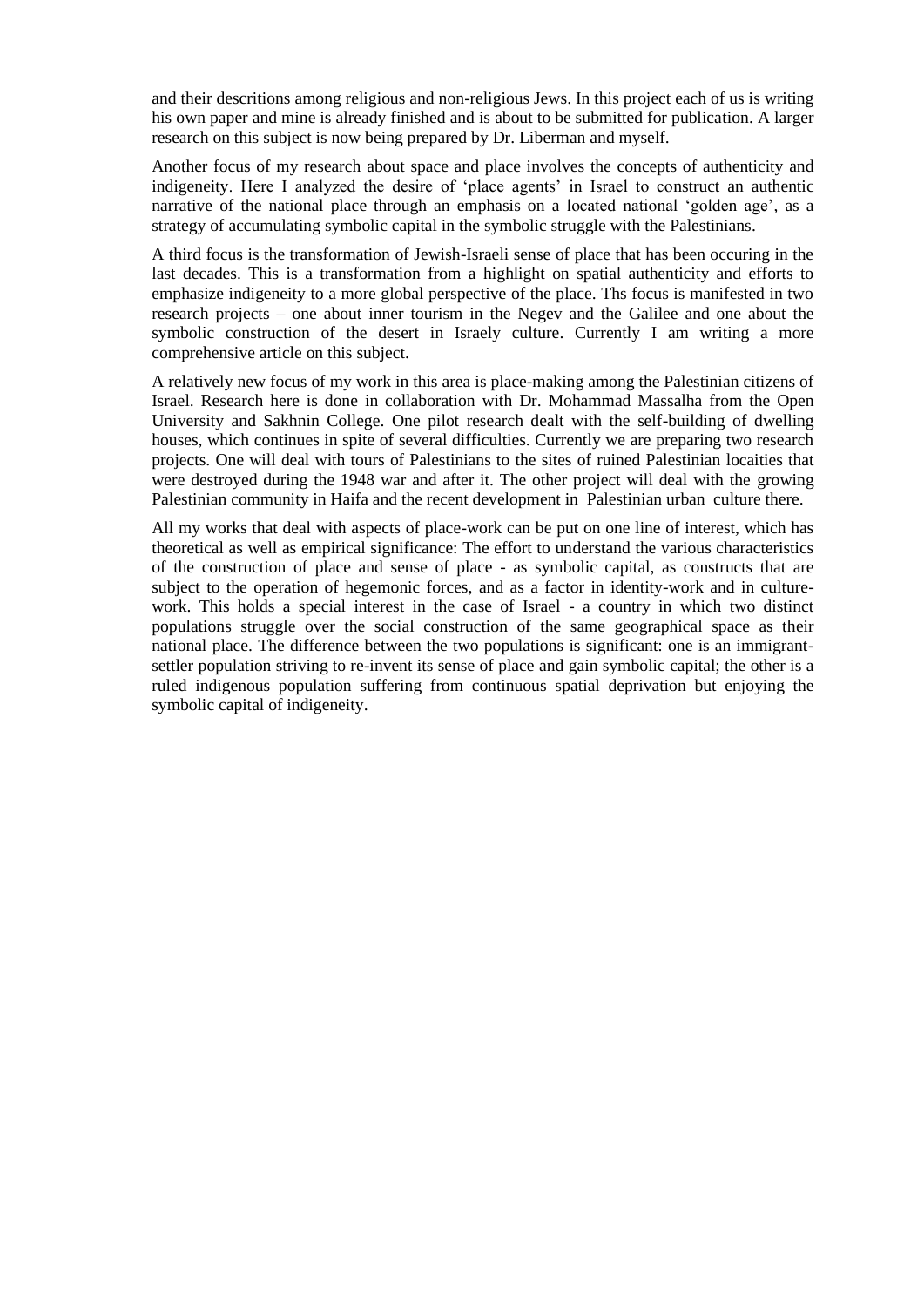#### **Publications**

#### **Shavit Ze'ev, Ph.D.**

#### **A. Edited books**

- 1. Ya'ar, E. & Shavit, Z**.** (eds.) (2001/2003). Trends in Israeli Society. Tel-Aviv: The Open University. 1269 pages. (Hebrew). Authors'contribution to the book was equal.
- 2. Shavit, Z., Sasson-Levy, O. & Ben-Porat A. (eds.) (2013). Points of Reference: Changing Identities and social Positioning in Israel. Jerusalem and Tel-Aviv: The Van Leer Institute and Hakibbutz Hameuchad. 442 pages. (Hebrew). Authors' contribution to the book was equal.

#### **B. Articles and chapters in scientific books**

- 3. Weintraub, D. & Shavit, Z. (1981). Social Issues, Processes and Policies in Israel 1960-1980. IN: The Scientific and Cultural History of mankind. UNESCO. 85 pages. Authors' contribution was equal.
- 4. Shavit, Z. (1984). Symbolization Processes of Ethnicity in Israel a Research Program. In: S. N. Eisenstadt & M. Lissak (Eds.), *New Directions in the Study of the Ethnic Problem in Israel*. The Jerusalem Institute for Israel Studies (pp. 70-75). Jerusalem.
- 5. Yaar, E. & Shavit, Z. (2001). A Historical Background for the Study of Israeli Society: Zionist Ideology and the Pre-State Jewish Community. In: E. Yaar & Z. Shavit (Eds.), *Trends in Israeli Society,* vol. 1 (pp. 1-126). Tel-Aviv: The Open University. (Hebrew). Authors' contribution was equal.
- 6. Yaar, E. & Shavit, Z. (2001). Collective Identity in the Pre-State Jewish Community. In: E. Yaar & Z. Shavit (Eds.), *Trends in Israeli Society,* vol. 1 (pp. 127-230). Tel-Aviv: The Open University. (Hebrew). Authors' contribution was equal.
- 7. Yaar, E. & Shavit, Z. (2003). A Multi-Cleavages Society. In: E. Yaar & Z. Shavit (Eds.), *Trends in Israeli Society,* vol. 2 (pp. 1105-1196). Tel-Aviv: The Open University. (Hebrew). Authors' contribution was equal.
- 8. Yaar, E. & Shavit, Z. (2003). Processes and Trends in the Collective Identity. In: E. Yaar & Z. Shavit (Eds.), *Trends in Israeli Society,* vol. 2 (pp. 1197-1266). Tel-Aviv: The Open University. (Hebrew). Authors' contribution was equal.
- 9. Yaar, E. & Shavit, Z. (2004). The Cleavage between Jewish and Arab Israeli Citizens. In: H. Waxman & U. Rebhun (Eds.), *Jews in Israel: Contemporary Israel: Social and Cultural Patterns* (pp. 345-370). Boston: Brandeis University Press. Authors' contribution was equal.
- 10. Shavit. Z. (2006). Have you already Purchased the Key to our Cultural Treasures? In: Y. Dahan & H. Wasserman (Eds.), *Inventing a Nation. An Anthology* (pp. 351-381). Tel-Aviv: The Open University. (Hebrew).
- 11. Shavit, Z. (2006). The Production of an Israeli Sense of Place. In: U. Cohen, E. Ben-Rafael & A Bareli (Eds.), *Israel and Modernity. Essays in Honor of Moshe Lissak* (pp. 425-459). Beer Sheba, Jerusalem & Tel-Aviv: Ben-Gurion Institute for the Study of Israel, Zionism and Ben-Gurion's heritage at Ben-Gurion University; Yad Ben-Zvi; The Haim Weitzman Institute for the Study of Zionism and Israel at Tel-Aviv University; The Chirick Center for the History of Zionism, the Yishuv and the State of Israel. (Hebrew).
- 12. Shavit, Z. (2013). The Return of the Rural Place? In: Z. Shavit, O. Sasson-Levy & G. Ben-Porat (Eds.), *Points of Reference: Changing Identities and social Positioning in Israel* (pp. 313-346). Jerusalem and Tel-Aviv: The Van Leer Institute and Hakibbutz Hameuchad. (Hebrew).
- 13. Sasson-Levy, O, Ben-Porat, G. & Shavit, Z. (2013). Identities, Boundaries and Classification Spaces. In: Shavit, Z., Sasson-Levy, O. & Ben-Porat A.(eds), *Points of Reference: Changing*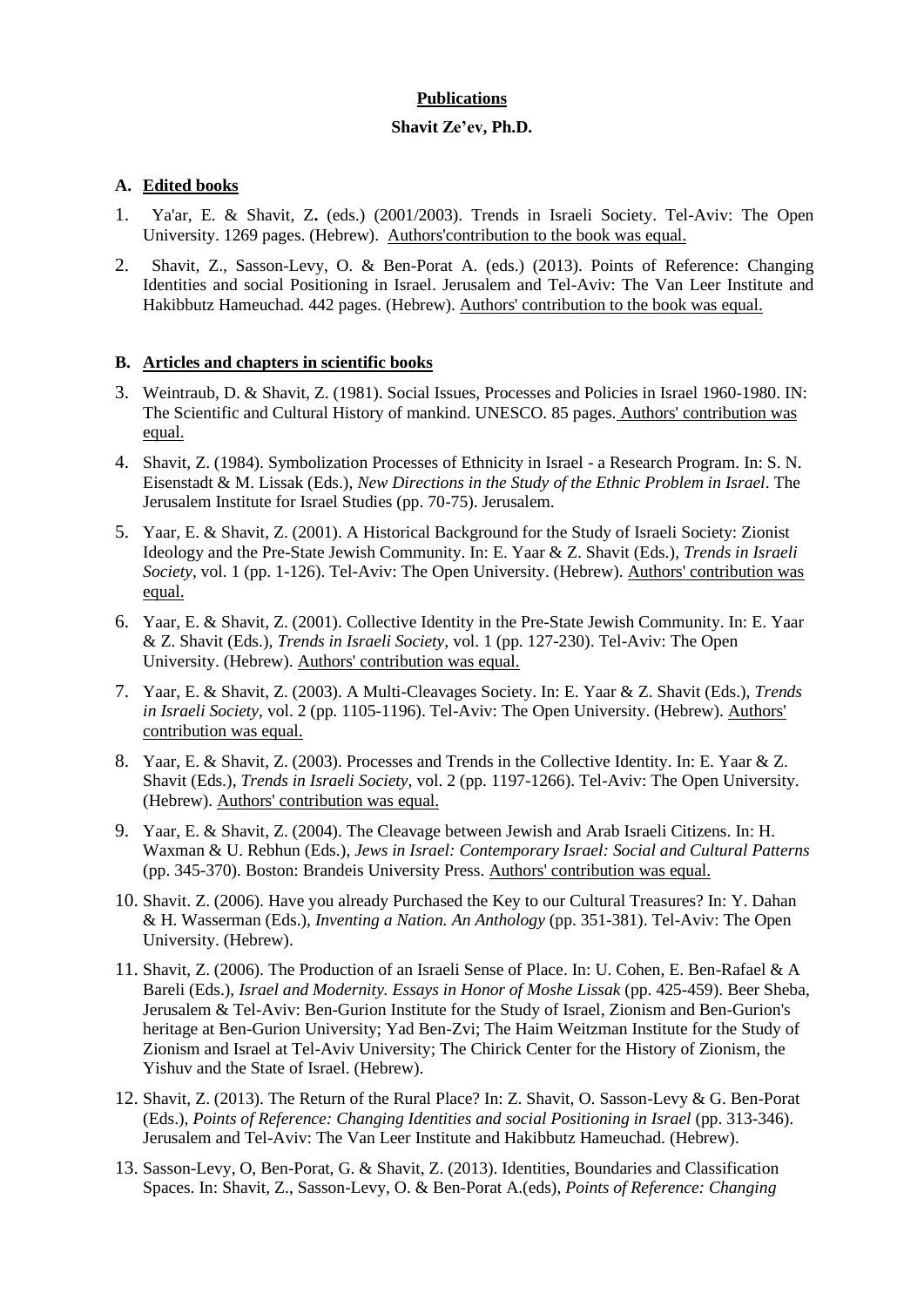*Identities and Social Positioning in Israel* (pp. 7-22). Jerusalem and Tel-Aviv: The Van Leer Institute and Hakibbutz Hameuchad. (Hebrew). Authors' contribution to the book was equal.

14. Shavit, Z. & Yaar-Yuchtman, E. (2016). On the Cultural Distinction between East and West among Israeli Jews. In: E. Ben-Rafael, J. Schoeps, Y. Sternberg & O. Glockner (Eds.), *Handbook of Israel: Major Debates*, vol. 1, (pp. 304-323). Oldenburg: De Gruyter. Authors' contribution was equal.

#### **C. Articles in refereed periodicals**

- 15. Shavit, Z. (2012). The Production of a Sense of Place among Jewish Immigrants in Mandatory Palestine. *Diasporas. History et Societies,20*, 59-84.
- 16. Shavit, Z. (2013). The Bourgeois Construction of the Rural an Israeli Case. *Israel Studies,28 (1)*, 98-119.
- 17. Shavit, Z. (2014). Constructing a Symbolic Desert: Place and Identity in Contemporary Israel. *Journal of New Frontiers in Spatial Concepts*, *6*, 57-69. http://ejournal.uvka.de/ spatial concepts
- 18. Shavit, Z. (2018) Mosaic Art in Modern Israel and the Construction of a Sense of Place. *Nations and Nationalism* 24 (3): 792-816.

#### **D. Accepted for publication**

#### **Book Reviews in periodicals**

- 1. Dowty, A (2006.), Critical Issues in Israeli Society. Westport, Connecticut: Praeger, Israeli *Sociology*, *7 (2)*. (Hebrew).
- 2. Peres, Y. & Ben-Rafael, E. (2006). Cleavages in Israeli Society. Tel-Aviv: Am Oved & The Sapir Academic College Management,*46 (4)*,2010. (Hebrew).
- 3. Rozin, O. (2008). Duty and Love. Individualism and Collectivism in 1950s Israel. Tel-Aviv: Am Oved & The Haim Weitzman Institute for the Study of Zionism and Israel at Tel-Aviv University, *Israeli Sociology*, *12 (2)*, 2011. (Hebrew).

#### **E. Non-refereed publications**

- 1. Bar-Haim, A. & Shavit, Z. (1987). Jerusalem: The Jerusalem Institute for Israel Studies. *Flexible Work Arrangements in Israel - a Review*. 69 pages. (Hebrew). Authors' contribution to the book was equal.
- 2. Shavit, Z. (1988). Ethnic Categories and Symbols in Two Election Campaigns. 54 pages. (Hebrew).
- 3. Shavit, Z. (2003). The center for the Integration of Eastern Jews' heritage as a Social Agent a Sociological Perspective. *Pe'amim*, 94-95, 94-103. (Hebrew).